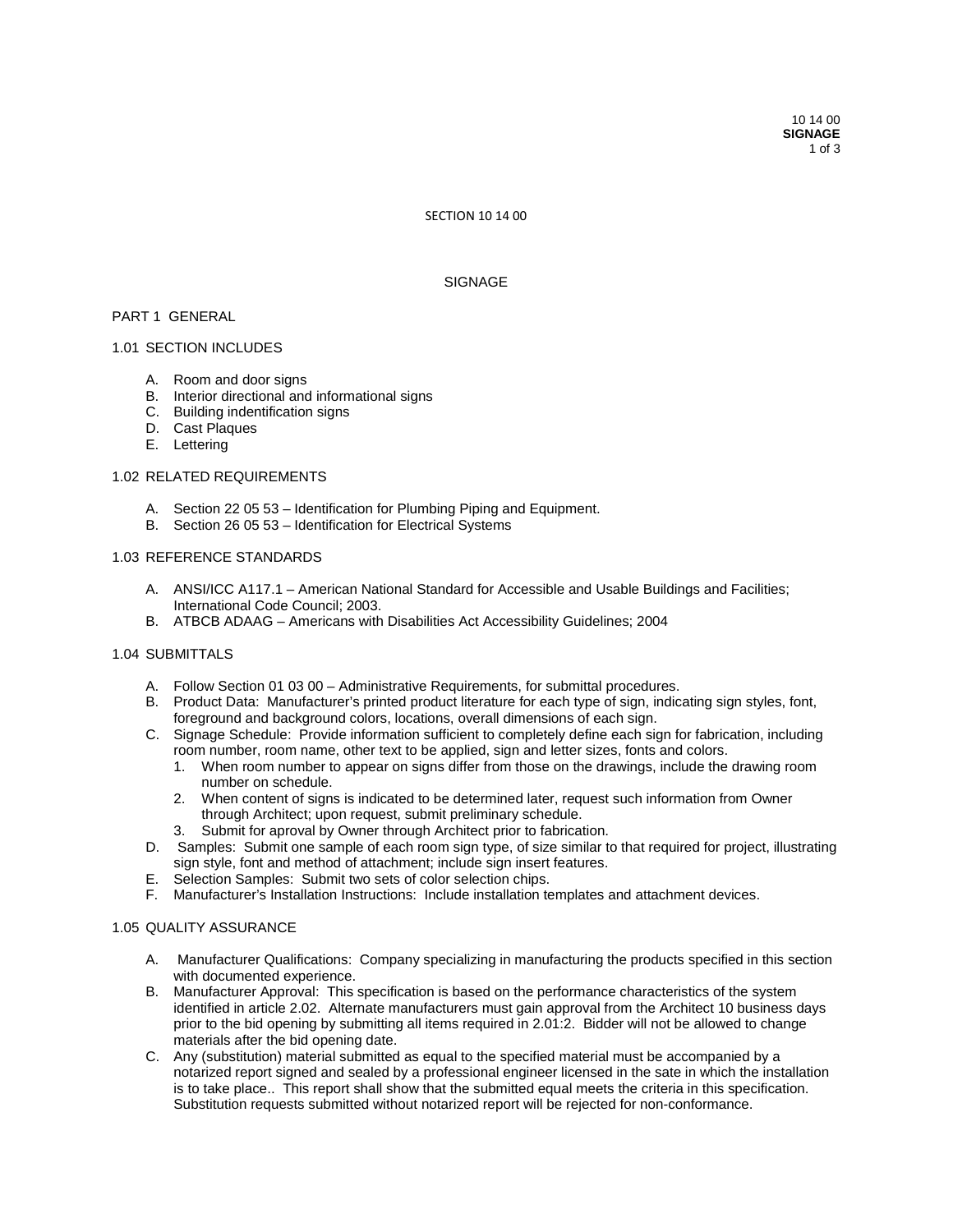D. Signage System Manufacturer will issue a 7 year Limited Warranty on all products.

### 1.06 DELIVERY, STORAGE AND HANDLING

- A. Package signs as required to prevent damage before installation.
- B. Package room and door signs in sequential order of installatiaon, labeled by floor or building.
- C. Store tape adhesive at normal room temperature.

## 1.07 FIELD CONDITIONS

- A. Do not install tape adhesive when ambient temperature is lower than recommended by manufacturer.
- B. Maintain this minimum temperature during and after installation of signs.

# PART 2 PRODUCTS

### 2.01 MANUFACTURERS

- A. Signs:
- 1. Your Sign Company, LLC. (YSC)
- 2. Substitutions: See Section 01 60 00

## 2.02 SIGNAGE TYPES

A. Accessibility Compliance: All signs are required to comply with ADAAG and ANSI/ICC A 117.1, unless otherwise indicated; in the event of conflicting requirements, comply with the most comprehensive and specific requirements.

- E. Room and Door Signs:
	- 1. Your Sign Company, LLC, **EN-LAY** ADA Signage Series, construction consisting of 1/8 inch thick acrylic with inlaid, subsurface painted matte acrylic face and raised 1/32 inch text/braille, permanently applied to subsurface. Grade II Braille translations that meets ANSI and ADA requirements (Domed California Braille to be used in the State of California), part of the **EN-LAY** ADA Signage Series.
		- a. Color: Custom color applied sub-surface, optional with inlaid Wilsonart plastic laminate face.
		- b. Sign Text: room name and number as indicated on drawing.<br>c. Text Style: San Serif, 5/8" up to 2"h maxinum.
		- Text Style: San Serif, 5/8" up to 2"h maxinum.
		- d. Size and Configuration: 9" x 9", customized sign
		- e. Message slider and insert as indicated
		- f. Window Signs with scratch resistant windows and insert as indicated
		- Mounting: Foam tape/GE silicone or mechanical mounting where indicated
	- 2. Rest Rooms: Identify with pictograms in 6" field, the text "MEN" and "WOMEN", room numbers to be determined later and braille.
- F. Interior Directional and Informational Signs
	- 1. Type: Architectural standard to match room and door signs.
	- 2. Size: As indicated in drawings.
	- 3. Text: Wording of signs is scheduled on the Drawings.
	- 4.
- G. Exterior Room and Directional Signage:
	- 1. Type: Aluminum to meet code
	- 2. Size: As indicated in drawings.
	- 3. Text: Wording of signs is scheduled on the Drawings.